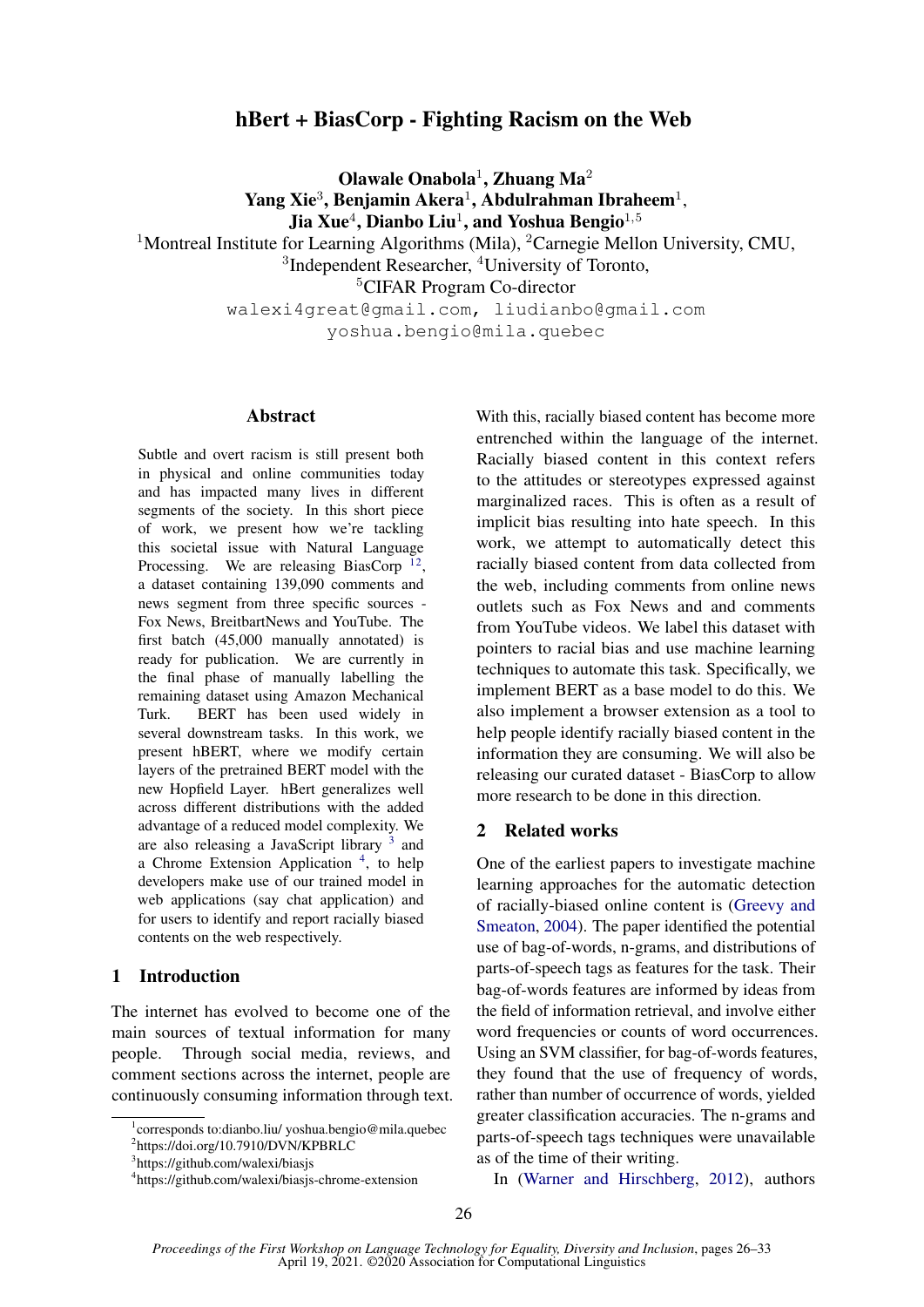followed the definition of [\(Nockleby and](#page-7-2) [John,](#page-7-2) [2000\)](#page-7-2) by defining hate speech as "any communication that disparages a person or a group on the basis of some characteristic such as race, color, ethnicity, gender, sexual orientation, nationality, religion, or other characteristic." Their work focused more on detecting anti-Semitic hate speech. For their work, they created a dataset containing hate speech obtained from Yahoo! and the American Jewish Congress. Following the work of [\(Yarowsky,](#page-7-3) [1994\)](#page-7-3), they employed hand-crafted template-based features. Apart from the fact that these features are hand-engineered, a potential drawback is their sheer size: a total of 3,537 features, which is prone to the curse of dimensionality. A counter-intuitive result reported by the paper is that the uni-gram features contributed best to classification accuracies. They used linear-kernel SVMs for classification.

The work of [\(C. et al.,](#page-7-4) [2016\)](#page-7-4) dealt with the broad category of abusive language. Authors of the work gave definitions for distinguishing between three categories of abusive language: hate speech which subsumes racial bias, derogatory remarks and profanity. Further, they described reasons why automatic detection of abusive language, which subsumes racial bias, is difficult. Reasons include: clever evasion of detection engines by users via the use of mischievous permutations of words (e.g. Niggah written as Ni99ah); evolution of ethnic slurs with time; role of cultural context in the perception and interpretation of slurs, as a phrase that is considered derogative in one culture might be perfectly neutral in another culture. Towards building their classification model, they employed four categories of features namely, n-grams, lexical features, syntactic/parser features, and word-level as well as comment-level embeddings. They found that character-level n-grams gave the highest contribution to the model's accuracy.

The authors of [\(Burnap and Williams,](#page-6-0) [2016\)](#page-6-0) also developed techniques for detecting multiple hate speech categories including the racially-based category. Towards creating their datasets, they harnessed hate speech event-triggers. For example, to create their racial bias dataset, they collected tweets in a two-week interval following the reelection of Barrack Obama as U.S president. They explored a number of potential features towards building their classification algorithm: bag of words, lexicon of hateful terms, and typed

dependencies. In addition, they experimented into classification via SVMs versus classification via random forests, and reported that the former yielded superior performance over the latter. Also, they compared the use of classifiers trained for each hate speech category against the use of a single classifier trained on data spanning all categories. As expected, the specialized classifiers outperformed their multi-category counterpart. [\(Hasanuzzaman et al.,](#page-7-5) [2017\)](#page-7-5) followed the definition of [\(Gelber and Stone,](#page-7-6) [2007\)](#page-7-6), which states that hate speech is: "speech or expression which is capable of instilling or inciting hatred of, or prejudice towards, a person or group of people on a specified ground, including race, nationality, ethnicity, country of origin, ethno-religious identity, religion, sexuality, gender identity or gender." The main research thrust of their work was to apply demographic embeddings [\(Bamman et al.,](#page-6-1) [2014\)](#page-6-1) , [\(Hovy,](#page-7-7) [2015\)](#page-7-7), for the task of racial bias detection in tweets. Compared to other works such as [\(Burnap](#page-6-0) [and Williams,](#page-6-0) [2016\)](#page-6-0), for instance, a particularly distinguishing result of [\(Hasanuzzaman et al.,](#page-7-5) [2017\)](#page-7-5) is how their data extraction procedure is able to arrive at a better balanced ratio of racially-biased to non-racially-biased comments. For example, in the work, 40.58 percent of Canadian tweets were judged racially-biased by human annotators, whereas in [\(Burnap and Williams,](#page-6-0) [2016\)](#page-6-0) only about 3.73 percent of the comments in the dataset are racially biased. Classification results using an SVM classifier revealed benefits of their proposed demographic embeddings over traditional features and embeddings. In [\(Saleh et al.,](#page-7-8) [2020\)](#page-7-8), the authors explored the detection of hate speech in White supremacist forums. They explored BiLSTM, logistic regression and BERT for their task. Also, they compared the use of domain-agnostic pretrained word embedding (such as GloVe.6B.300d ) versus the use of a domain-aware 300-dimensional word2vec embedding trained on the specific dataset used in the work. Results showed that BERT yields better results than both logistic regression and BiLSTM. Further, results proved the domainaware embeddings to be superior to the pre-trained embeddings.

## 3 Method

#### 3.1 Data curation and processing

The datasets used for training were obtained from discussion channels of online news media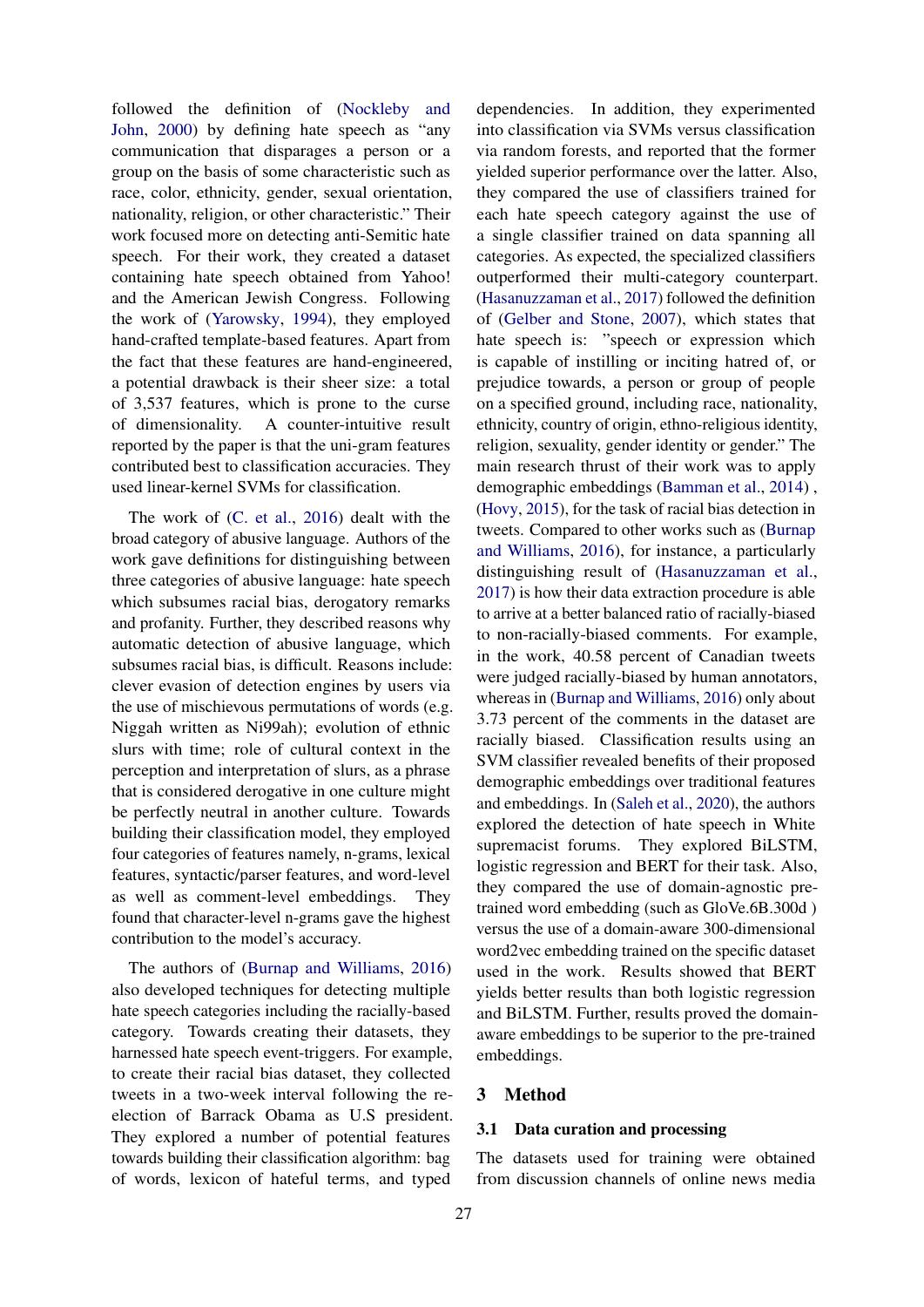by programmed web crawler based on Scrapy framework with all crawled data stored in PostgreSQL database. Since existing comments of online article were generally loaded by asynchronous API accessed by a specific key hidden in the articles before presenting them on website, the web crawler parsed keys for each article after completing a list with URLs of all articles waiting to be further crawled and then matched the keys with their corresponding API to retrieved stored comments for each article.

First, sentences containing neural racial words from a curated list were selected. Second, the sentiment score of each comment was calculated according to two lookup tables: a combined and augmented [\(Jockers,](#page-7-9) [2015\)](#page-7-9) and Rinker's augmented Hu and Liu [\(Tyler Rinker,](#page-7-10) [2016\)](#page-7-10) [\(Hu and Liu,](#page-7-11) [2004\)](#page-7-11) positive/negative word list as sentiment lookup values, and a racial-related English lookup table from Hatebase<sup>[5](#page-2-0)</sup>. To guarantee these two tables influence the sentiment score consistently, the lookup values of the Hatebase table were adjusted by percentage. Then we extracted the data with bottom 20 percent of the sentiment score, and matched them up with other randomly selected comments appearing under the same articles or videos as random control. Finally, equal numbers of random controls are added into the data set, to ensure that approximately half of the data is racially discriminatory.

#### 3.2 Model Architecture

Attention-based Transformer network [\(Vaswani](#page-7-12) [et al.,](#page-7-12) [2017\)](#page-7-12) has been used widely across different natural language processing tasks. Based on the previous successes of the transformer network, we decided to use the BERT Architecture [\(Devlin](#page-7-13) [et al.,](#page-7-13) [2019\)](#page-7-13) as our base model. Unlike previous variant of the attention-based language models such as [\(Radford et al.,](#page-7-14) [2018\)](#page-7-14), BERT learns to jointly conditions on the right and left context of the input representation at all the layers by randomly masking out segments of the input token. This is particularly useful for extracting contextual information from the input representation, and it's very applicable to our use case. We aim to build a variant of the model that can generalize sufficiently well across different data distributions<sup>[6](#page-2-1)</sup>. The notion of *sufficiency* is evaluated by training,

validating and testing our model on data across the different sources. We fine-tune the pretrained BERT model on our curated dataset rather than training from scratch (this choice was based on empirical results). We are releasing a JavaScript library for developers to use our pretrained model in front facing applications such as chat app, to flag down racially biased comments. Consequently, we need to optimize for the model complexity without sacrificing performance gain. BERT has a huge number of parameters / large model size. Other methods have been employed to reduce the complexity without hurting the performance, such as knowledge distillation [\(Sanh et al.,](#page-7-15) [2019\)](#page-7-15) and quantization [\(Zafrir et al.,](#page-7-16) [2019\)](#page-7-16). It has also been proven that pruning the weights of the pretrained model do not necessarily affect the model performance, within acceptable 'thresholds' [\(Gordon et al.,](#page-7-17) [2020\)](#page-7-17). In a similar fashion, we aim to reduce the complexity of BERT without sacrificing performance by replacing certain layers with the Hopfield layer [\(Ramsauer et al.,](#page-7-18) [2020\)](#page-7-18). Hopfield layer can be used to replace the attentionbased layer of the BERT model; as it has been shown to approximate the functionality of the attention mechanism with a new Energy update rule (modified version of the Hopfield network extended to continuous state representation). The learning dynamics of BERT as shown in [\(Ramsauer](#page-7-18) [et al.,](#page-7-18) [2020\)](#page-7-18) shows that the attention heads in the higher layers are mostly responsible for extracting task-specific features from the input representation. We replaced the self-attention mechanism in the last  $X$  layers of the pretrained BERT model with a Hopfield layer, where  $X$  is an hyperparameter. In a similar approach described in [\(Vaswani et al.,](#page-7-12) [2017\)](#page-7-12), we use residual connection around the Hopfield sub-layer, followed by layer normalization [\(Ba et al.,](#page-6-2) [2016\)](#page-6-2). It has been shown that residual connections help propagate positional information across layers. The replaced Hopfield layer drastically reduced the parameter size of our model. To further improve the performance of the model, we use the Hopfield Pooling layer which acts as both a permutation equivariant layer and pools generated embedding from the modified BERT model. The Hopfield pooling layer also acts as a form of memory to store the hidden state of the last layer in the modified BERT model. Finally, we add a classification layer on top of the pooling layer for the task in question.

<span id="page-2-1"></span><span id="page-2-0"></span><sup>5</sup> https://hatebase.org/

<sup>6</sup> distributions here implies different use cases or data environments/sources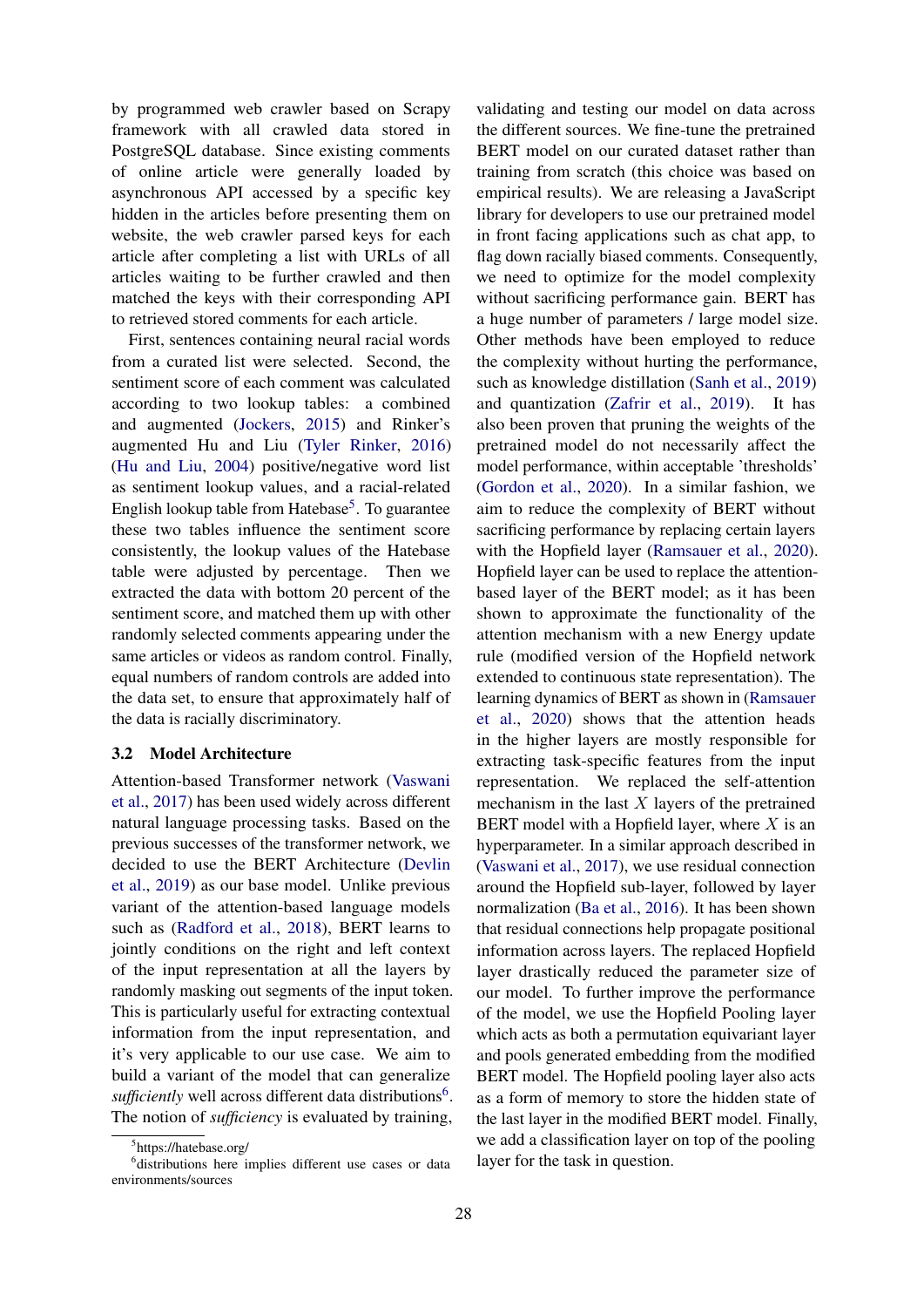#### 3.3 Model Training

Given the disparity between the annotators for each sample in our dataset, averaging the labels with the confidence scores as weights might be noisy. We computed the coefficient of variation CV among annotators for each sample in our dataset. Using the recommended [\(JUDICE et al.,](#page-7-19) [1999\)](#page-7-19) [\(Veit et al.,](#page-7-20) [2017\)](#page-7-20) CV of *0.2* for the bias scores would imply dropping 90% of the dataset as seen in [2.](#page-4-0) In order to fully utilize the dataset and effectively manage the disparity between the annotators, we formulate a loss function  $\mathcal{L}_{model}$  given by

$$
L_{model} = 1/N \sum_{i=1}^{N} CE\left(p(x_i), q(x_i)\right) \quad (1)
$$

where  $CE(p(x_i), q(x_i))$  is the cross entropy between  $p(x_i)$  and  $q(x_i)$  for the *ith* sample, and N is the size of the dataset.

$$
CE(p,q) = -\sum_{i=1}^{c} p_c(x) \log(\epsilon + q_c(x)) \quad (2)
$$

 $q_c(x)$  is the predicted probability of sample x in class c, equivalently, the output probabilities from the model and  $\epsilon$  is for numerical stability.  $p_c(x)$  is the probability of sample  $x$  in class  $c$ , equivalently,  $p_c(x)$  is a  $c - length$  vector with entries such that  $\sum_{i=1}^{c} p_c(x) = 1$ . The entries of  $p_c(x)$  are the normalized confidence scores of the annotators with indices given by the respective voted classes. As an example, following the algorithm described in [1,](#page-3-0) for a given sample shown in figure [1;](#page-4-1) the bias scores of the 3 different annotators with their confidence level is represented with an array of tuples, X where each tuple,  $(b_i, s_i)$  is the bias score  $b_i$  with the associated confidence score,  $s_i$  by annotator i. To calculate  $p_c(x)$ , we first normalize the confidence scores across the 3 different annotators such that  $\sum_{i=1}^{3} s_i = 1$ . The resulting  $p_c(x)$  for the entry, S, shown in [1](#page-4-1) is

$$
X = [(4, 4), (3, 3), (2, 5)]
$$
  

$$
X_{norm} = [(4, 0.3333), (3, 0.25), (2, 0.4167)]
$$
  

$$
p_c(X) = [0., 0., 0.4167, 0.25, 0.3333, 0.]
$$

## 3.4 Evaluation Task and Metrics

We evaluate the model performance across the validation and test set, given that they are from

**Algorithm 1:** Compute  $p_c(x)$  for a sample

**Result:**  $p_c(x)$ 

x

- *Input:* An array of target scores *t*, and array of confidence scores *s* where *s[i]* is the confidence score by *annotator i* for choosing target score *t[i]* Both arrays are of equal length N where N is
- the number of annotators. *C* is the number of classes (equivalently the range/max of possible target scores if scores are integer.)

# *Step 1: Initialize*

$$
p_c \leftarrow [ .0 \quad \textbf{for} \quad . \quad \textbf{in} \quad C ]
$$

*Step 2: Calculate normalizing constant K*

$$
\mathbf{K} \leftarrow \sum_{i=1}^{N} s_i ;
$$

**Step 3: Set the values of**  $p_c$ 

for i in N do  $class\_index \leftarrow t[i];$ 

<span id="page-3-0"></span>
$$
\left| p_c[class_index] \xleftarrow{f} \frac{s[i]}{K} ; \right.
$$

different distributions or sources. The test set contains only comments from YouTube while the validation set was randomly sampled from Fox News and BreitbartNews. The particular choices were due to the fact that the first batch of the dataset used for training contained very relatively few samples from YouTube. We evaluate our approach using two methods; multiclass classification and multiclass-multilabel classification.

Using the multiclass approach, for a given sample,  $k$  and using the method described previously in calculating the target class, the class with the maximum confidence score was used as the target. We calculate the average precision for each class,  $AP_c$  and the mean average precision MAP averaged over the entire dataset with size N along the class dimension  $d$  as described in [\(Veit](#page-7-20) [et al.,](#page-7-20) [2017\)](#page-7-20)

$$
AP_c = \frac{\sum_{k=1}^{N} Precision(k, c) \cdot rel(k, c)}{number of positives} \quad (3)
$$

$$
MAP = 1/d \sum_{c=1}^{d} AP_c \quad (4)
$$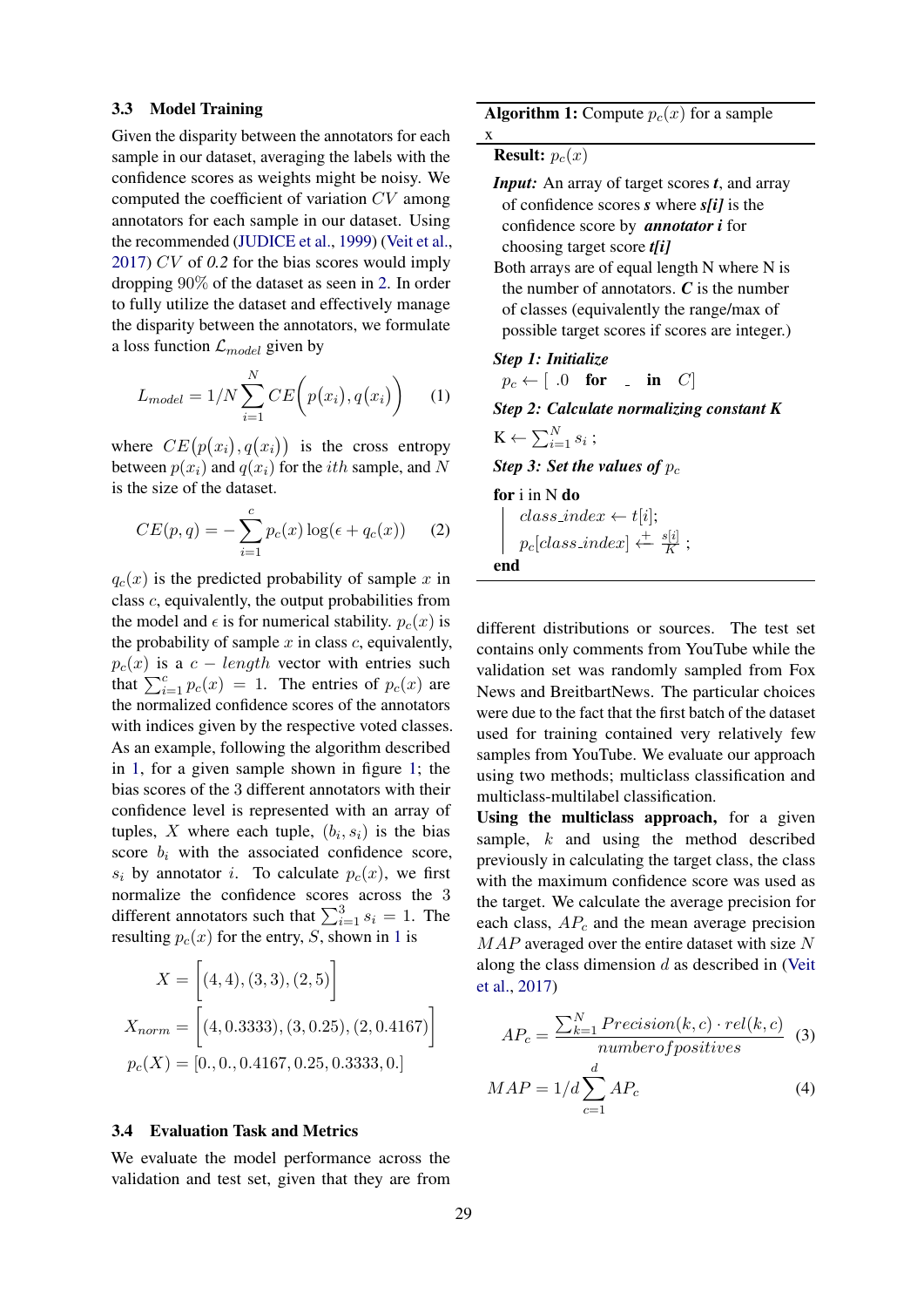<span id="page-4-1"></span>

Figure 1: Sample annotation

<span id="page-4-0"></span>

Figure 2: Confidence of Variation



<span id="page-4-3"></span><span id="page-4-2"></span>

| Model           | <b>TopK</b> Accuracy |          |           | mAP     | F1@k   |        |        | IoU<br>@ k |        |        |
|-----------------|----------------------|----------|-----------|---------|--------|--------|--------|------------|--------|--------|
|                 |                      |          |           |         |        |        |        |            |        |        |
| <b>Baseline</b> | 0.6015625            | 0.703125 | 0.7890625 | 0.29355 | 0.5859 | 0.6953 | 0.7734 | 0.2102     | 0.2114 | 0.2102 |
| hBert           | 0.0.640625           | 0.703125 | 0.765625  | 0.3501  | 0.6562 | 0.7109 | 0.8125 | 0.2266     | 0.2165 | 0.2281 |

Table 1: Test Metrics for selected trial for each model configuration

| Model           | АP     |        |        |        |        |        |  |  |  |
|-----------------|--------|--------|--------|--------|--------|--------|--|--|--|
|                 |        |        |        |        |        |        |  |  |  |
| <b>Baseline</b> | 0.2205 | 0.0967 | 0.1344 | 0.9564 | 0.1103 | 0.2340 |  |  |  |
| hBert           | 0.1195 | 0.1111 | 0.2132 | 0.9607 | 0.5049 | 0.1914 |  |  |  |

Table 2: The Average Precision (AP) for the different classes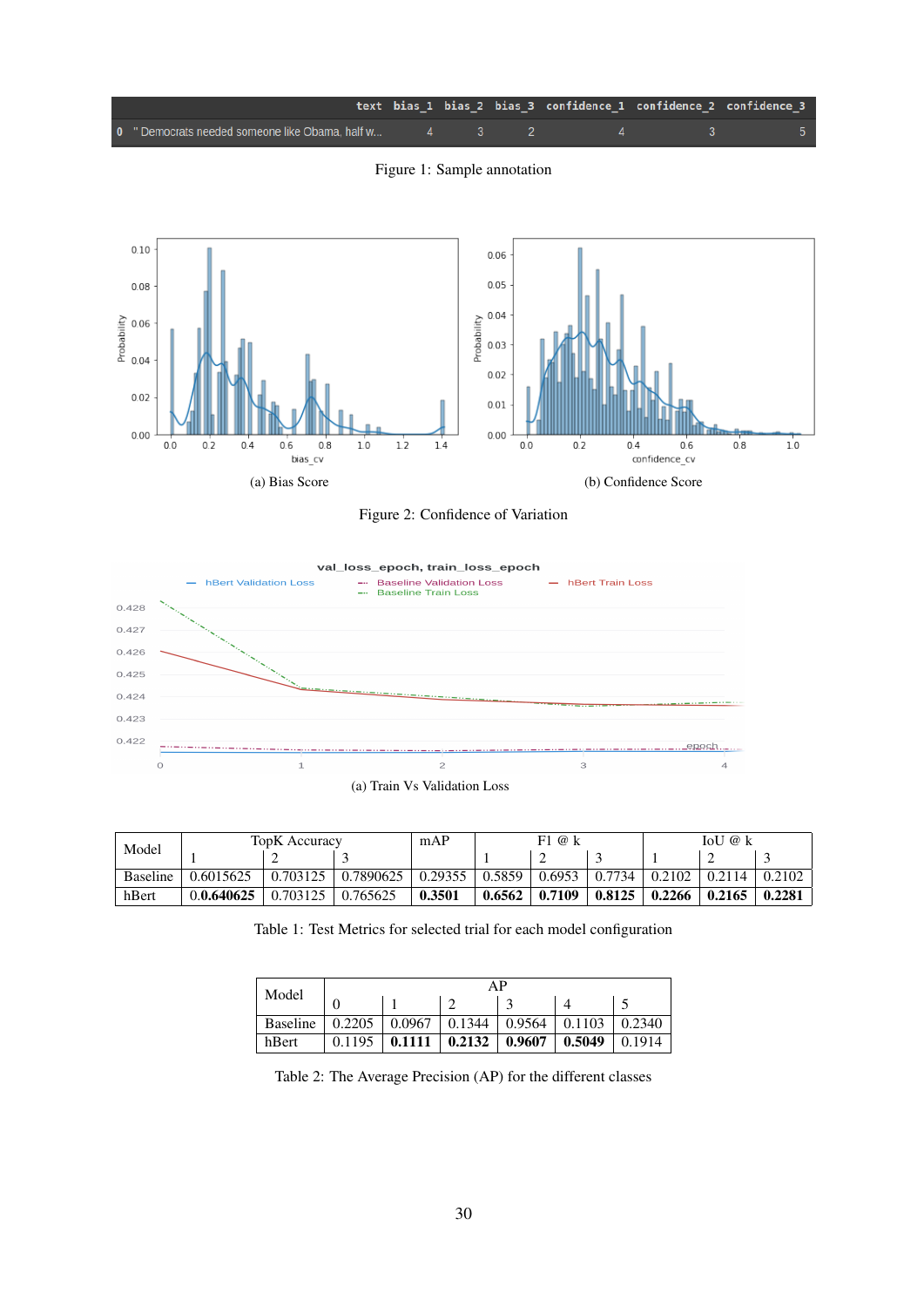<span id="page-5-0"></span>

Figure 3: Parallel Coordinate Graph for multiple runs/trials across model configurations The model configuration is the Baseline when the target variable (*useHopfieldLayers* in the graph is False. The *useHopfieldPool* variable denotes whether the Hopfield Pooling layer was used The *lr, pool num heads, num hf layers, val loss epoch* variables in the graph are the learning rate, the number of heads in the Hopfield Pooling Layer (if used), the number of Hopfield Layer and the validation loss respectively . With a reduced model complexity, the hBert performs relatively as good as the baseline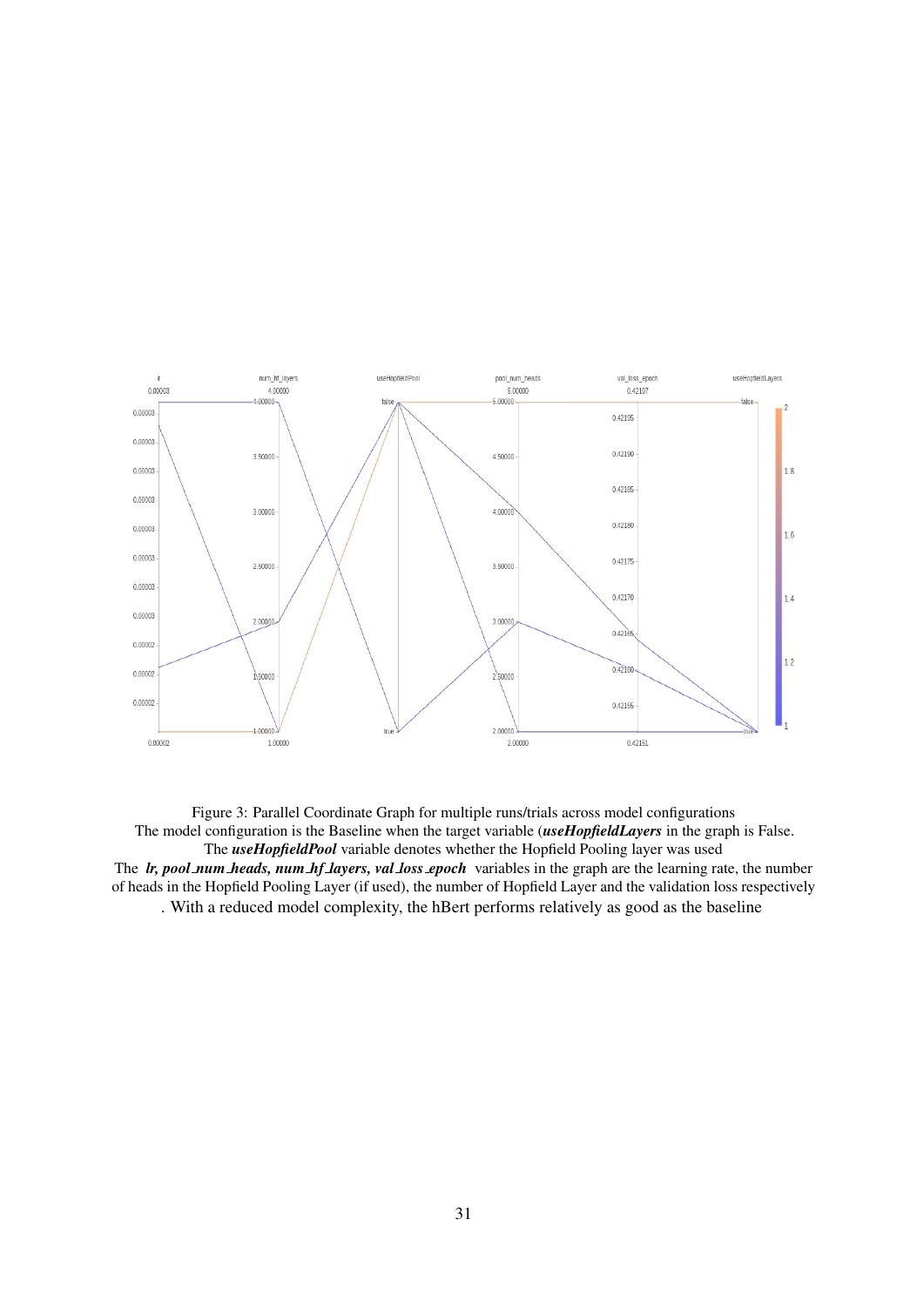where  $Precision(k, c)$  is the precision for class c for the kth sample and  $rel(k, c)$  is an indicator function that is 1 if the predicted and the target class for sample  $k$  is positive. We also report the *topK* accuracy, for  $k = \begin{bmatrix} 1 \\ 3 \end{bmatrix}$  since we had a max of 3 annotators for each k.

Using the multilabel approach, for a given sample, k and using the method described previously in calculating the target class, we take the top k classes as the target classes. We do the same for the predictions (obtained after passing the output logits through a softmax function). We compute the  $AP_c$  (for each class),  $mAP$ ,  $F1$  score, and IoU

### 4 Experiments

### 4.1 Training Details & Result

We run a multi-objective hyperparameter search (using Optuna[\(Akiba et al.,](#page-6-3) [2019\)](#page-6-3)) optimizing for the following parameters: validation loss, FLOPs (indicative of the model complexity and ultimately the inference time), mAP on the validation and test set, and the Intersection over Union IoU scores (also known as the Jaccard Index) for the topk for  $k = [1, 3]$  transformations described above. We use 4 NVidia V100SXM2 (16G memory) GPUs on a single node, with batch size of 32. We reduced the batch size (instead of say 64) because we had to run multiple trials and to avoid the notorious OOM error. For each model configuration, we run 10 trials with 5 epochs each. As seen in [3,](#page-5-0) the hBert perform relatively better with a reduced model complexity. In [1,](#page-4-2) the models predictions were more accurate for an increasing  $k$ . The hBert perform better than the Baseline for the Top1 accuracy. The F1 scores and Jaccard Index (IoU) for the hBert were relatively higher for  $k = [1, 3]$ . The  $mAP$ , which is the average of the  $AP_c$  over the classes, is relatively low because of the low performing classes as seen in [2](#page-4-3)

#### 4.2 Data statistics

The data set contains 139,090 rows, and 67.70 percent of their sentiment scores are negative. Their average sentiment score is -0.1422, and the median value is -0.1203, ranging from -3.6206 to 2.1414. 66,998 of them are comments from Fox News, with an average sentiment score of -0.0997 and a median of -0.0884, ranging from -2.8591 to 2.1414. And 63,948 of the data are comments from Breitbart News, with an average sentiment score of -0.1760

and a median of -0.1721, ranging from -3.6206 to 1.3576. And 8,144 of the data are comments from YouTube, with an average sentiment score of -0.2259 and a median of -0.2694, ranging from -3.3000 to 1.4673. In this work, we used the first batch of the dataset; which have been manually annotated using Amazon Mechanical Turk. After pre-processing the input text (removing irrelevant tokens such as mentions), the maximum length was 478 (it was 623 before preprocessing).

## 5 Discussion

In this work we have shown a way to detect racial bias in text. We experimented with a BERT-based model as we aim to reduce model complexity without sacrificing much of the performance. We also discussed the BiasCorp, a manually labelled dataset containing racially biased comments from Fox News, BreitbartNews and YouTube. To enable developers make use of our pretrained hBERT model, we are releasing a Javascript Library, optimized for inference on the edge. A Chrome Extension will also be available for users to help report and identify racially bias text on the web. We also plan to extend this work to other forms of biases such as Gender. In a future work, we plan to further reduce the model complexity by using Gaussian Kernel as described in [\(Ramsauer et al.,](#page-7-18) [2020\)](#page-7-18) and other quantization tricks.

## Acknowledgments

This research was enabled in part by support provided by Calcul Québec (www.calculquebec.ca) and Compute Canada (www.computecanada.ca)

## **References**

- <span id="page-6-3"></span>Takuya Akiba, Shotaro Sano, Toshihiko Yanase, Takeru Ohta, and Masanori Koyama. 2019. Optuna: A next-generation hyperparameter optimization framework. In *Proceedings of the 25rd ACM SIGKDD International Conference on Knowledge Discovery and Data Mining*.
- <span id="page-6-2"></span>Jimmy Lei Ba, Jamie Ryan Kiros, and Geoffrey E. Hinton. 2016. [Layer normalization.](http://arxiv.org/abs/1607.06450)
- <span id="page-6-1"></span>David Bamman, Chris Dyer, and Noah A. Smith. 2014. Distributed representations of geographically situated language. In *Proceedings of the Association for Computational Linguistics*, pages 828–834.
- <span id="page-6-0"></span>Pete Burnap and Mathew Williams. 2016. Us and them: identifying cyber hate on twitter across